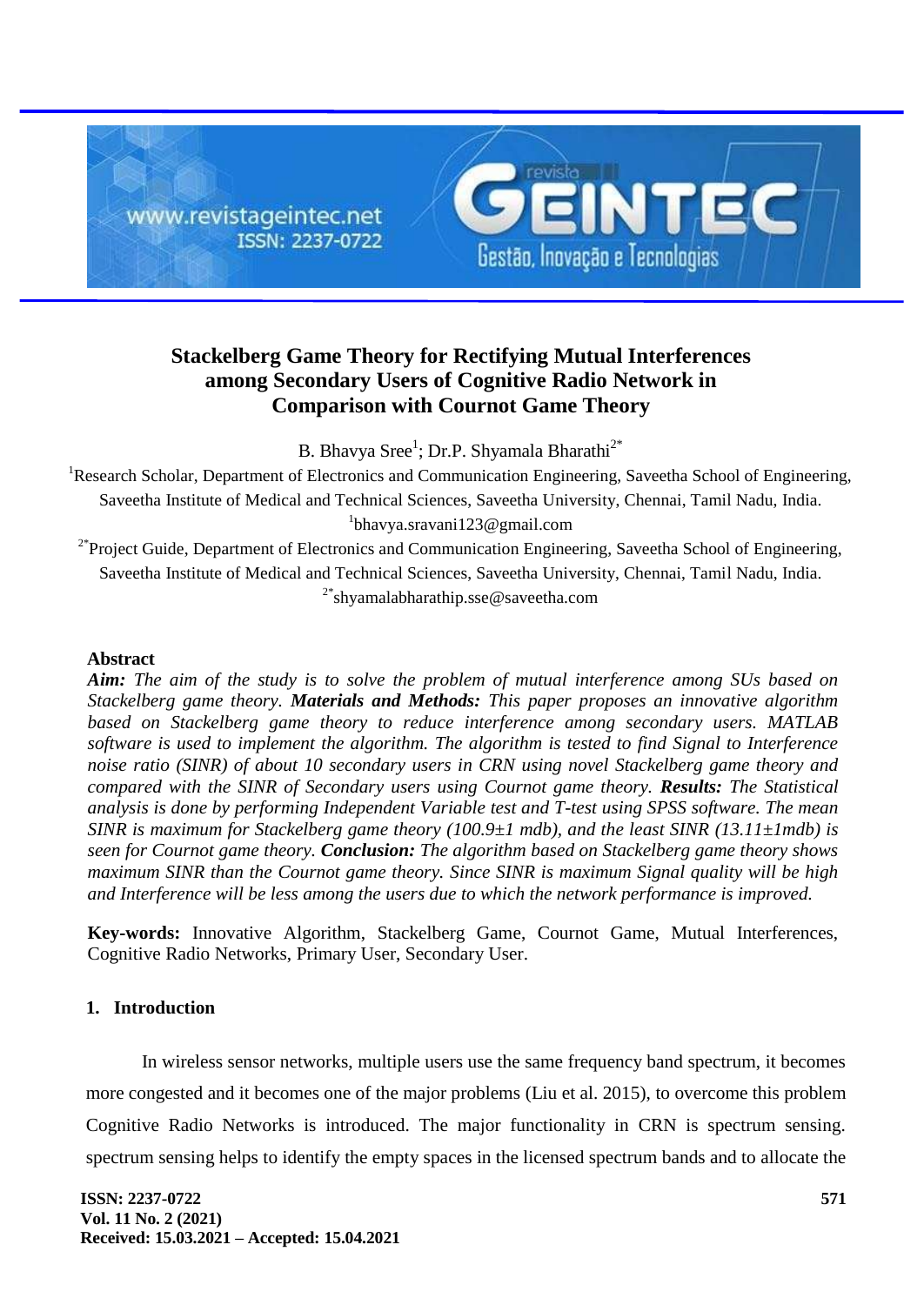empty space to the unlicensed users [\(Liu et al. 2015; Bloem, Alpcan, and Basar 2007\).](https://paperpile.com/c/lXSrvj/coRE+wnhR)In cognitive Radio Networks the users who have the legal access of spectrum are called as Primary users and those who rent the spectrum from other users are called as Secondary users [\(Liu et al. 2015; Bloem,](https://paperpile.com/c/lXSrvj/coRE+wnhR+KkmH)  [Alpcan, and Basar 2007; Huang, Han, and Ansari 2015\)](https://paperpile.com/c/lXSrvj/coRE+wnhR+KkmH) [\(Rathika and Sophia 2017\).](https://paperpile.com/c/lXSrvj/mjqM) The Secondary users should leave the channel whenever the respective primary users enter the channel. This type of networks finds many growing applications such as the internet of things, Surveillance, health monitoring.All these applications need a specific frequency bandwidth for effective functionin[g\(Sun](https://paperpile.com/c/lXSrvj/VTI0)  [et al. 2016\),](https://paperpile.com/c/lXSrvj/VTI0)[\(Rai, Ghose, and Sarma 2020\)](https://paperpile.com/c/lXSrvj/jmlV) which is accessed by the users by Cognitive radio technology.

OLOFS game model reduced intercepts based on decode and forward method to protect from eavesdropping attacks, this game model improved network performance, energy efficiency and utility against eavesdropping attack[.\(Fang, Xu, and Choo 2017\).](https://paperpile.com/c/lXSrvj/SOQn) Ilaria Malanchini et al proposed a framework based on game theory to analyze spectrum functionalities. This framework's main functionality is not to disturb the licensed spectrum and different mathematical calculations are made to evaluate bandwidth, efficiency and mobility of the spectrum [\(Malanchini, Cesana, and Gatti 2009\).](https://paperpile.com/c/lXSrvj/zfd7) D. Sumithra Sophia et al worked on dynamic spectrum access and proposed an Auction mechanism approach, this approach enhances the spectral utilization by neglecting the mutual interferences. Auction mechanism approach allows the user to lease the spectrum from the licensed users and also increases the revenue of the primary users [\(Malanchini, Cesana, and Gatti 2009; Sofia, Sumithra](https://paperpile.com/c/lXSrvj/zfd7+ZnF5)  [Sofia, and Shirly Edward 2020\).](https://paperpile.com/c/lXSrvj/zfd7+ZnF5)In Stackelberg game theory, by improving the follower's decision the leader can improve the utility using cost function as an effective too[l\(Kotobi and Bilén 2017\).](https://paperpile.com/c/lXSrvj/f0fo) The best study is the Auction mechanism approach as it proposed a best solution to increase the revenue of Primary users by reducing Interferences[.\(Malanchini, Cesana, and Gatti 2009; Sofia, Sumithra](https://paperpile.com/c/lXSrvj/zfd7+ZnF5)  [Sofia, and Shirly Edward 2020\).](https://paperpile.com/c/lXSrvj/zfd7+ZnF5)

Previously our team has a rich experience in working on various research projects across multiple disciplines [\(Sathish and Karthick 2020; Varghese, Ramesh, and Veeraiyan 2019; S. R.](https://paperpile.com/c/lXSrvj/2QdCC+wTioK+XB7sR+Dp0Nl+rzg6J+mn6Yh+O6ZIK+Nx50V+o4lrA+ZWJ0I+co4BQ+UuJzt+zrGHX+Feyer+r8Ble+WQHzB)  [Samuel, Acharya, and Rao 2020; Venu, Raju, and Subramani 2019; M. S. Samuel et al. 2019; Venu,](https://paperpile.com/c/lXSrvj/2QdCC+wTioK+XB7sR+Dp0Nl+rzg6J+mn6Yh+O6ZIK+Nx50V+o4lrA+ZWJ0I+co4BQ+UuJzt+zrGHX+Feyer+r8Ble+WQHzB)  [Subramani, and Raju 2019; Mehta et al. 2019; Sharma et al. 2019; Malli Sureshbabu et al. 2019;](https://paperpile.com/c/lXSrvj/2QdCC+wTioK+XB7sR+Dp0Nl+rzg6J+mn6Yh+O6ZIK+Nx50V+o4lrA+ZWJ0I+co4BQ+UuJzt+zrGHX+Feyer+r8Ble+WQHzB)  [Krishnaswamy et al. 2020; Muthukrishnan et al. 2020; Gheena and Ezhilarasan 2019; Vignesh et al.](https://paperpile.com/c/lXSrvj/2QdCC+wTioK+XB7sR+Dp0Nl+rzg6J+mn6Yh+O6ZIK+Nx50V+o4lrA+ZWJ0I+co4BQ+UuJzt+zrGHX+Feyer+r8Ble+WQHzB)  [2019; Ke et al. 2019; Vijayakumar Jain et al. 2019; Jose, Ajitha, and Subbaiyan 2020\).](https://paperpile.com/c/lXSrvj/2QdCC+wTioK+XB7sR+Dp0Nl+rzg6J+mn6Yh+O6ZIK+Nx50V+o4lrA+ZWJ0I+co4BQ+UuJzt+zrGHX+Feyer+r8Ble+WQHzB) Now the growing trend in this area motivated us to pursue this project.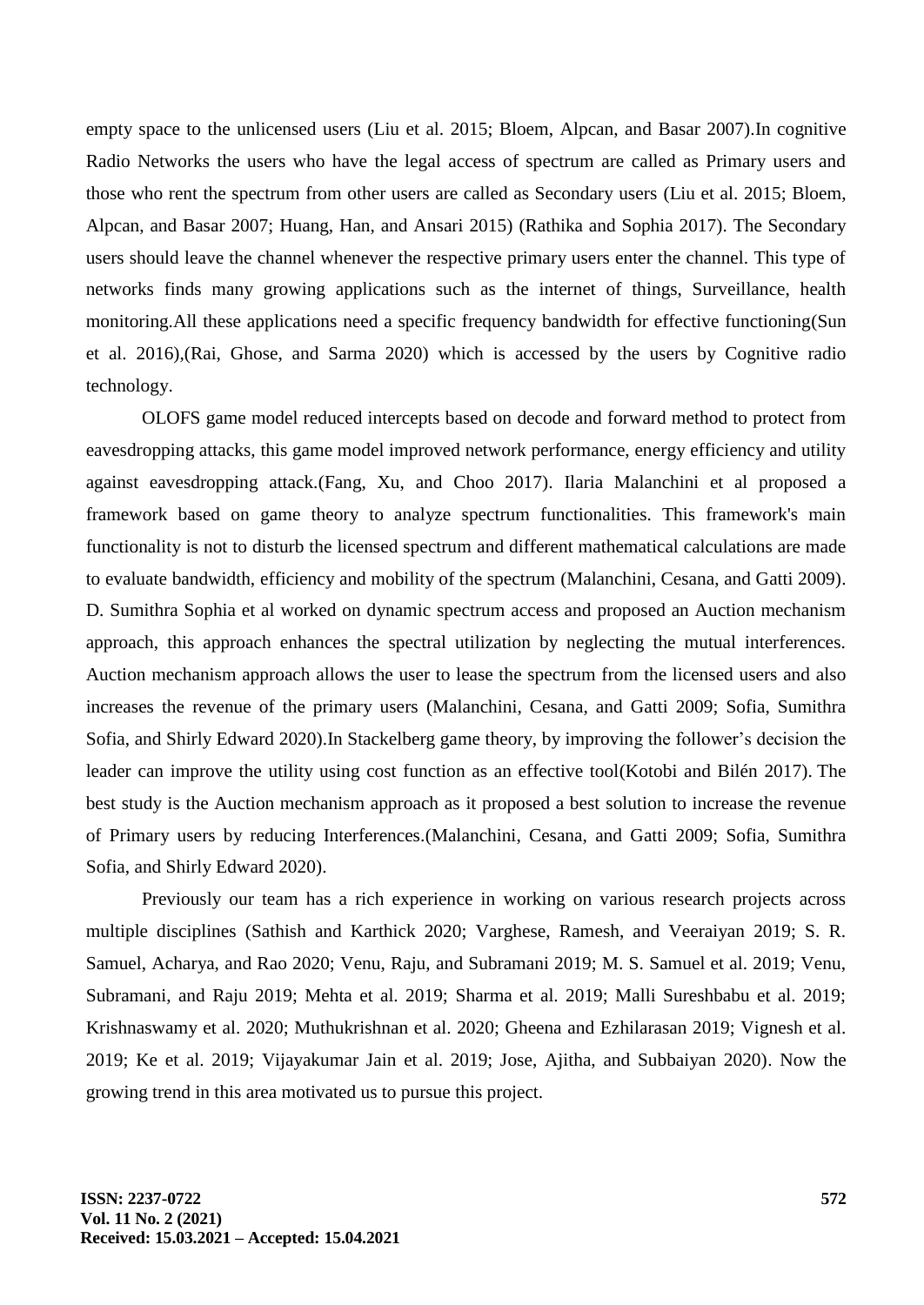During spectrum allocation there is high probability for collisions, interferences, delay due to which the network performance reduces very drastically. So, to analyse the network functioning and to measure the QOS parameters game theory is the effective method. Based on the Studies, we found that Game theory to cognitive radio networks found solutions to many problems, this paper gives an efficient algorithm based on Stackelberg game theory. The interferences among secondary users typically SINR is related to the channel capacity and quality and to improve these resources an innovative algorithm based on Stackelberg game theory is proposed.

#### **2. Materials and Methods**

#### **Study Design**

This study is on cognitive Radio Networks. The study was performed in the Department of Communication, Saveetha School of Engineering. A total of 10 samples were taken for each group of two groups and SINR is measured for both the groups using Stackelberg game and Cournot game respectively. The total sample size of the research work is taken as 20.The required samples for this research is taken using G power calculatio[n\(Du 2016\).](https://paperpile.com/c/lXSrvj/J77C)The minimum power taken for the analysis is 0.8 and the maximum error accepted is taken as 0.5.

**Sample preparation group 1:** Created a Cognitive Radio Network environment a network with two base stations and five primary users 10 Secondary users were taken as an input. Ten samples are taken by changing the number of secondary users in the network each time by keeping frequency as constant. The group 1 is tested using Stackelberg game

**Sample preparation group 2:** Created a Cognitive Radio Network environment, A network with two base stations and five primary users 10 Secondary users were taken as an input. Ten samples are taken by changing the number of secondary users [\(Du 2016\).](https://paperpile.com/c/lXSrvj/J77C)The group 2 is tested using Cournot game.

#### **Proposed Stackelberg Game Algorithm**

A user decides whether to enter into the spectrum where another user currently has a Monopoly over. If the user enters into the spectrum where the user already in the spectrum space decides whether to accept or reject and declare a price war. The user wants to enter the spectrum only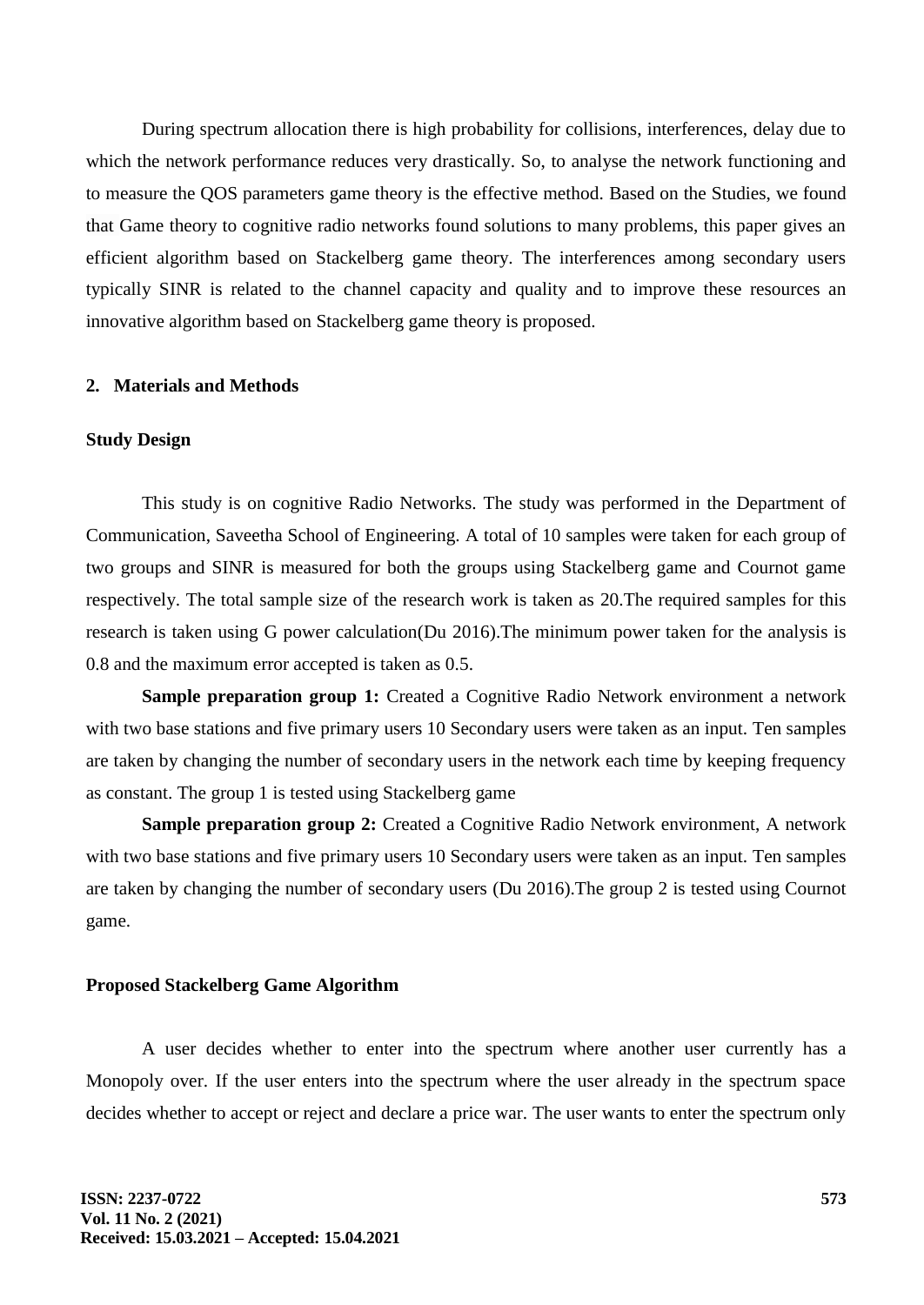when the monopolist won't engage in a price war and this price war is unprofitable to the Monopolist as shown in Fig1.



**Backward Induction Method**

A Backward induction is one of the techniques in game theories, this method tries to give a solution from the end of the problem. This method involves starting from the last stage of the game determining the last player's best action and tries to implement the best action replacing the information set with the payoffs from the outcome.

To attain pure strategy Nash equilibrium, Let us implement proposed game theory on the class of users. consider m players  $(j=1,2,3,\ldots,m)$  and q primary factors  $(k=1,2,3,\ldots,q)$ . The j<sup>th</sup> player's(j=1,2,3,4,5….m) consists set of pure strategies and these pure strategies contains s j elements(u <sub>j=</sub> 1……..s<sub>j</sub>). The cost for playing the  $u_j$ <sup>th</sup> pure strategy by the j<sup>th</sup> player is equal to the sum of the costs of each selected primary factor. The cost for individual factors is given as  $P_k$  which are the functions of  $y_k$ . Thus, the cost to j<sup>th</sup> player, if the strategy combination selected for  $(u_1, u_2, u_3, \dots \dots u_m)$  is  $\pi_1(u_1, u_2, u_3, \dots \dots u_m) = \sum_{k=1}^{m}$  $_{k=r_1}^{u_j}$   $(P_k(y_k(u_1, u_2, ..., u_m))$ 

In pure strategies the NE is is a pure strategy combination  $(u_1^*, u_2^*, \dots, u_m^*)$  and it should satisfy the following condition  $\pi_j(u_1^*, u_2^*, \dots u_m^*) \leq \pi_j(u_1^*, u_2^*, u_3^*, \dots, u_{j-1}^*, u_{j+1}^*, \dots, u_m^*)$  Where  $u_{i} = (1, \ldots, S_i); j=(1,2, \ldots, m)$ 

All games possess of taken class will consists at least one pure strategy Nash equilibrium, Let us consider  $y_{u_i}$  value be 1 if player j plays with strategy  $u_j$ , otherwise the value is considered as zero.

The optimized constraint is

**ISSN: 2237-0722 Vol. 11 No. 2 (2021) Received: 15.03.2021 – Accepted: 15.04.2021**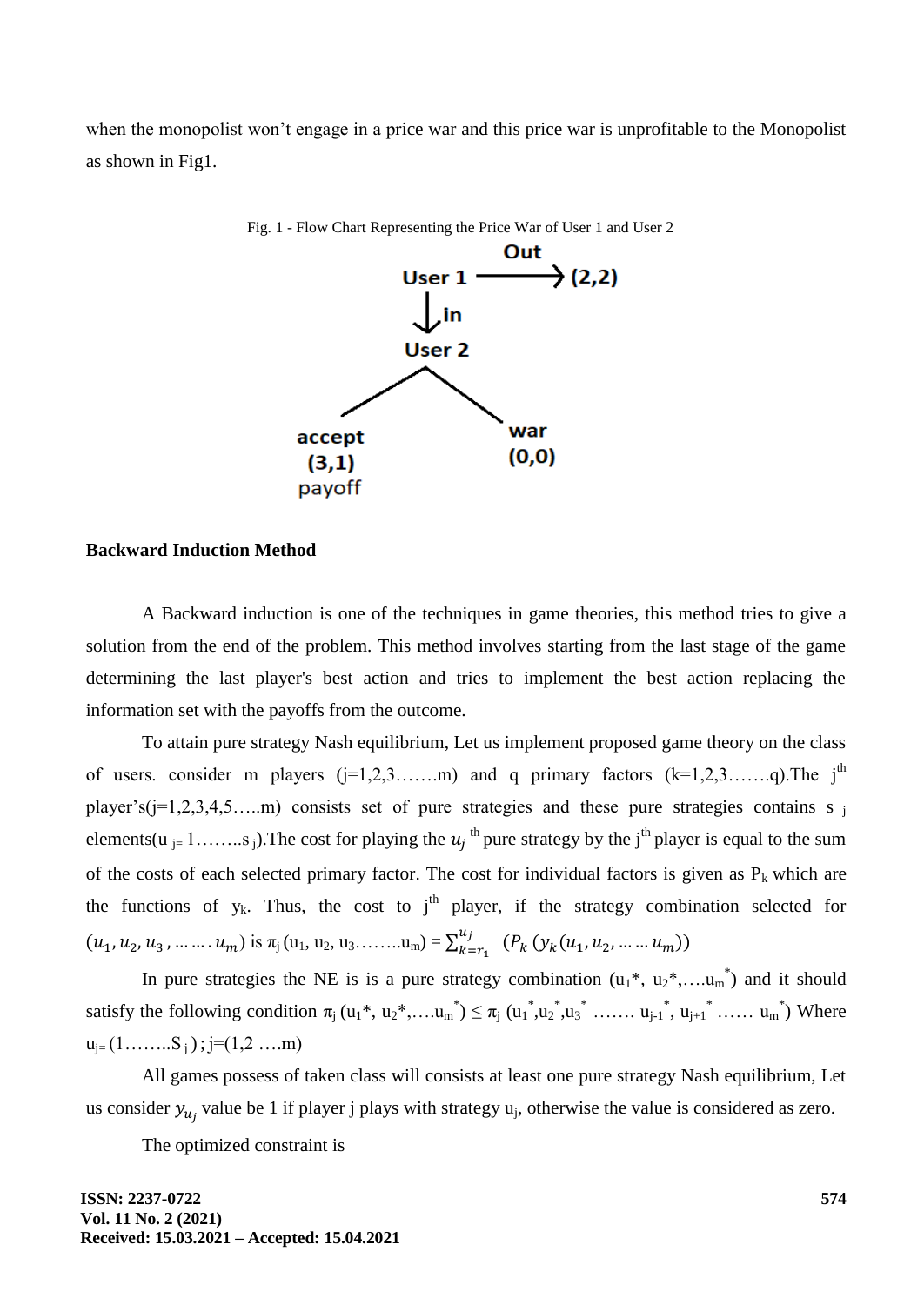$$
\text{minimize: } \sum_{k=1}^{q} \sum_{x=0}^{\mathcal{Y}_k} (P_k(x) \tag{1}
$$

$$
\sum_{u_j=1}^{S} y_{u_j} = 1 (j=1,2,3,...m)
$$
 (2)

$$
y_k - \sum_{j=1}^m \sum_{u_i \in k} y_{u j} = 0
$$
; (k=1, 2, ....q); (3)  
 $y_{u j} = 0$  or 1;  $u_{j=}(1, \ldots, S_j)$ , j=(1,2 ...m); (4)

Any solution to the above problem will achieve equilibrium to the taken class and to explain it, Let us consider  ${y_{u_i}^0, y_k}^0$  is the solution which is in Nash equilibrium. Then for some i the strategy is given as  $z_i$  such that

$$
\sum_{k \in z_j} k \notin u_j \text{ or } P_k(y_k^{0} + 1) < \sum_{k \in u_j \text{ or } k \notin z_j} P_k(Y_k^{0}) \text{ ; } u_j^{0} \text{ is strategy used by } j \text{ at } \{y_{u_j}^{0}\} \text{ (5)}
$$

and every pure strategy equilibrium is not the solution for the problem and let us explain it with one example. The costs of six primary factors is given as follows:

$$
P_a(y_a) = y_a^2
$$
,  $P_b(y_b) = y_b^2$ ,  $P_c(y_c) = P_d(y_d) = P_e(y_e) = 0$ ,  $P_f(y_f) = 1$ 

The pure strategies of player 1 are  $\{a, c\}$  and  $\{b, d\}$ . The pure strategies of player 2 are  $\{a,e\}$ and  ${b,f}$ . The resultant normal form is represented as in fig(2).

|            | Fig. 2 - Normal form Representation<br>${a,e}$ | $\{b,f\}$ |  |  |
|------------|------------------------------------------------|-----------|--|--|
| ${a,c}$    | d,d                                            | a,b       |  |  |
| $\{b, d\}$ | a,a                                            | d,e       |  |  |

The normal form of six primary factors depicts that (d,d) and (a,a) achieve pure strategy equilibrium.(a,b) does not give solution to the problem, though it achieves equilibrium. Based on this game theory SINR is evaluated for different secondary users.

Consider N as the number of Secondary users,  $\alpha_n$  as interference cost, P<sub>n</sub> as the power vector and  $g_n$  as the precoding vector of n user.  $H_n$  represents channel coefficients

$$
SINR_n = \frac{P_n|g_n H_n|^2}{\sum_{j=1, j \neq n}^n P_j|g_j H_n|^2 + |g_n|^2 P_n + \sigma^2}
$$
(6)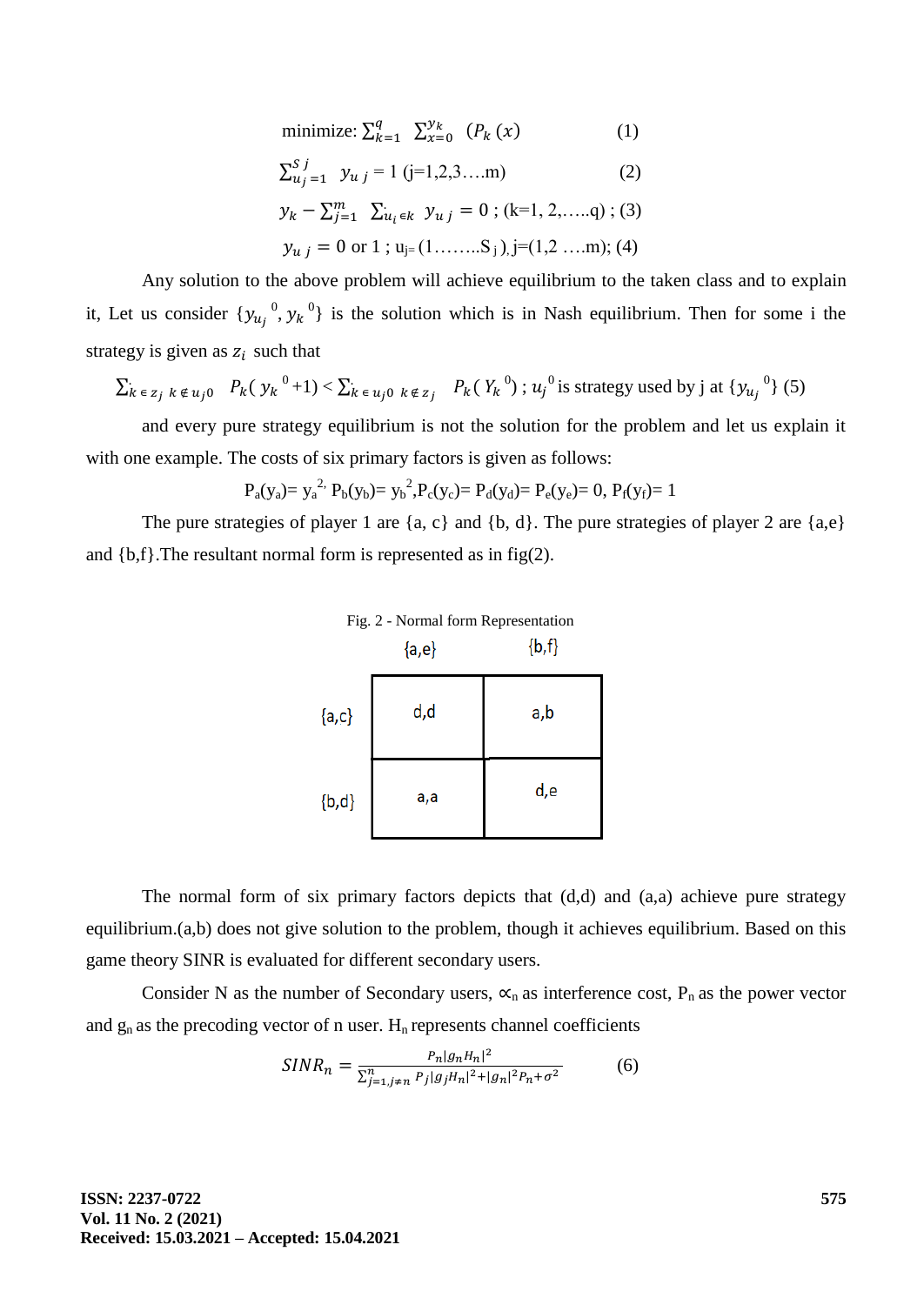Where  $\sum_{j=1,j\neq n}^{n} P_j |g_j H_j|^2$  represents mutual interferences from secondary users and  $|g_n|^2 P_n$  represents interferences from primary nodes and  $\sigma^2$  represents variance calculated for the noise.

# **3. Results**

From Figure 3 it was observed that an increase in the number of secondary users decreases the SINR(db).it was found that as secondary users increased interferences also increased so SINR value is decreased. These are the results obtained from algorithms based on Cournot game theory. In Cournot game theory the maximum SINR is found to be 0.007db.



Fig. 3 - Graphical Representation of the SINR for Different SU's using Cournot Game Theory. The SINR Value is High when the Number of Secondary Users is Less

From Figure 4 it was observed that an increase in the number of secondary users decreases the SINR(db).it was found that as secondary users increased interferences also increased. These are the results obtained from algorithms based on Stackelberg game theory. In Stackelberg game theory the maximum SINR is found to be 0.4db.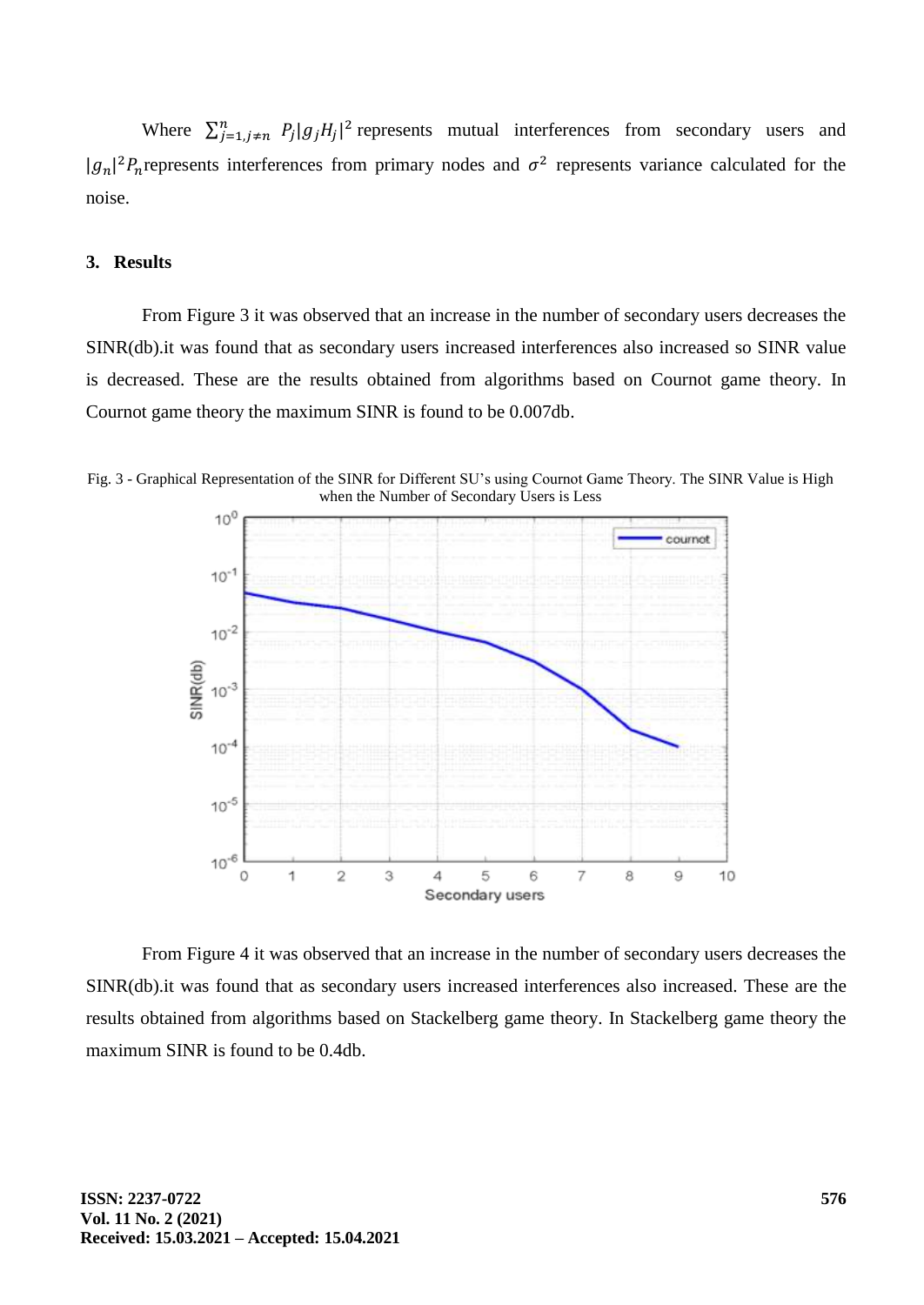



From Figure 5 it was observed that SINR of Stackelberg is found to be significantly higher than Cournot game theory. SPSS software is used to perform statistical analysis by taking 10 samples in each group. The statistical results show that Stackelberg is having mean SINR of 100.9mdb and Cournot is having mean SINR of 13.1182mdb (Table 1). Stackelberg game obtained a standard deviation of 7.71 and Cournot game theory obtained a Standard deviation of 1.61. The Significance value is found to be <0.005(Table 2).

Table 1 - (T-test) Comparison of SINR of Secondary users using Stackelberg and Cournot game theory. The statistical results shows that Stackelberg is having mean of 100.9mdb and Cournot is having mean SINR of 13.1182mdb.This shows that Stackelberg is having high SINR compared to Cournot game theory.

| <b>Group Statistics</b> |             |      |          |                |                 |  |  |
|-------------------------|-------------|------|----------|----------------|-----------------|--|--|
|                         | Group       | N    | Mean     | Std. Deviation | Std. Error Mean |  |  |
| <b>SINR</b>             | Stackelberg | 10 l | 100.9091 | 17.716276      | 2.326545        |  |  |
|                         | Cournot     | 10   | 13.1182  | 1.617126       | 0.487582        |  |  |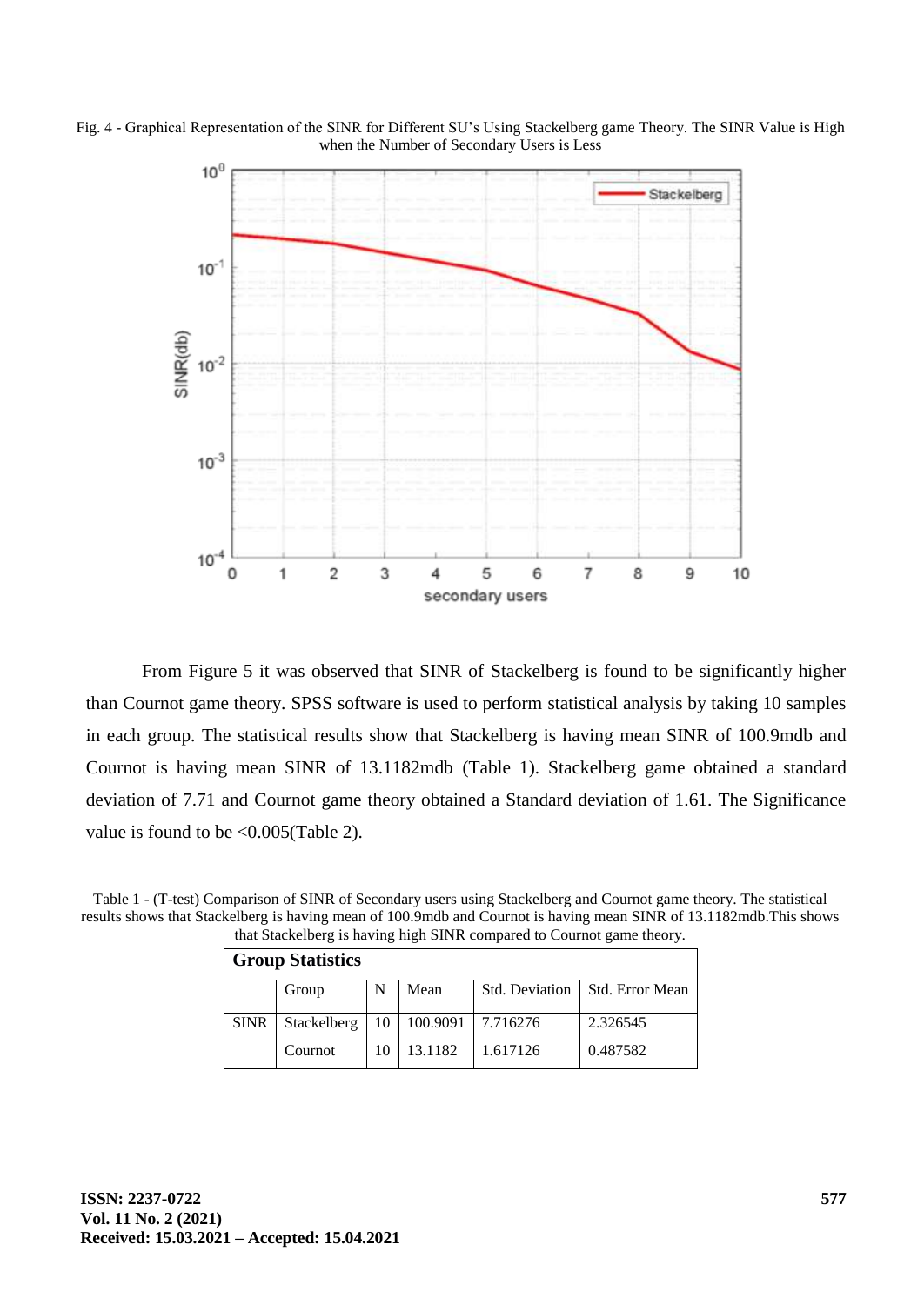Table 2 - **(**Independent Sample Test) The Mean, Standard deviation and Significance difference of SINR of Stackelberg and Cournot game theory. There is a Significant difference between the two groups since  $(p<0.05)$ 

| <b>Independent Samples Test</b> |                                      |                                                   |      |                              |        |                       |                    |                          |                                                 |           |
|---------------------------------|--------------------------------------|---------------------------------------------------|------|------------------------------|--------|-----------------------|--------------------|--------------------------|-------------------------------------------------|-----------|
|                                 |                                      | Levene's Test for<br><b>Equality of Variances</b> |      | t-test for Equality of Means |        |                       |                    |                          |                                                 |           |
|                                 |                                      | F                                                 | Sig. |                              | df     | Sig. $(2-$<br>tailed) | Mean<br>Difference | Std. Error<br>Difference | 95% Confidence<br>Interval of the<br>Difference |           |
|                                 |                                      |                                                   |      |                              |        |                       |                    |                          | Lower                                           | Upper     |
| <b>SINR</b>                     | Equal<br>variances<br>assumed        | 26.848                                            | 0.00 | 3.693                        | 20     | 0.001                 | 87.79091           | 23.77088                 | 38.20573                                        | 137.37609 |
|                                 | Equal<br>variances<br>not<br>assumed |                                                   |      | 3.693                        | 10.877 | 0.004                 | 87.79091           | 23.77088                 | 35.39913                                        | 140.18269 |

Fig. 5 - Comparison of SINR of Secondary users by Stackelberg game theory and Cournot game theory. The Red line indicates Stackelberg and blue line indicates Cournot. SINR of Stackelberg is found to be significantly higher than Cournot



Fig. 6 - Bar Chart comparing the mean (+-1 SD) SINR of Stackelberg and Cournot by varying the number of secondary users.There is a significant difference between the two groups p<0.005(Independent Sample T test)



**ISSN: 2237-0722 Vol. 11 No. 2 (2021) Received: 15.03.2021 – Accepted: 15.04.2021**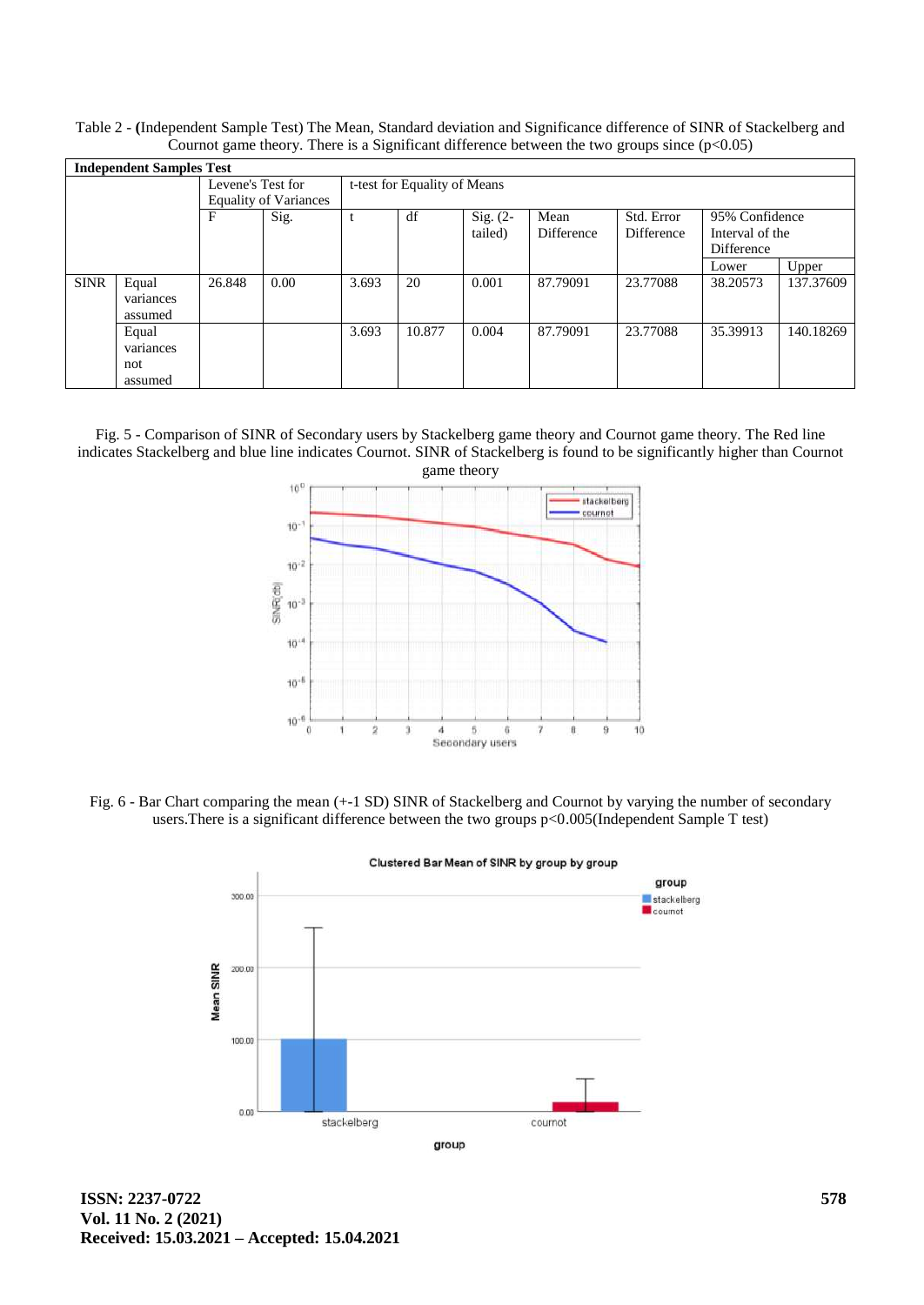The Independent T test is used to compare Stackelberg and Cournot games. Mean, Standard deviation and Significance difference of SINR of Stackelberg and Cournot game theory was calculated in this analysis. There is a Significant difference between the two groups since  $(p<0.05)$ , with this statistical results it is observed that the algorithm based on Stackelberg game shows better performance than the Cournot game.

#### **4. Discussion**

In this study we observed that algorithm based on Stackelberg game appears to be better than Cournot game. SINR in CRN is simulated using MATLAB software with required communication tool box using algorithms based on Stackelberg and Cournot game theory by varying the number of secondary users in the network. As the Secondary users in the network increases the SINR value decreases. After analysing the plots, it has been noticed that the SINR of Stackelberg game theory is higher than the Cournot game theory. T-test analysis of SINR of Stackelberg and Cournot game theory shows that Stackelberg is having highest mean of (100.32mdb) and Cournot is having lowest mean SINR of (13.1182mdb).There is a significant difference between the two groups p<0.005(Independent Sample T test).

The factors that influence the SINR in this research is the number of Secondary users. The frequency of the network is kept constant and SINR is calculated by varying numbers of Secondary users. In the previous works the SINR is calculated for different frequencies due to which the interference in particular range of frequency for multiple secondary users was not estimated properly. Due to this limitation the utility in specified frequency is not possible to estimate. [(Malanchini, [Cesana, and Gatti 2009; Sofia, Sumithra Sofia, and Shirly Edward 2020\)\]](https://paperpile.com/c/lXSrvj/zfd7+ZnF5). So in this paper the research is carried out by calculating SINR for different secondary users in fixed frequency range. Due to the increase in the number of users besides growing popularity for the smart gadgets needs more frequency bands, so multiple access schemes concept is introduced these are strategies that are implemented to multiplex different users into single medium without interferences [\[\(Kumar and](https://paperpile.com/c/lXSrvj/ELBN)  [Kumar 2020\)\]](https://paperpile.com/c/lXSrvj/ELBN),but it takes more time to multiplex the users to overcome this Stackelberg game is implemented.

Our institution is passionate about high quality evidence based research and has excelled in various fields [\(\(Vijayashree Priyadharsini 2019; Ezhilarasan, Apoorva, and](https://paperpile.com/c/lXSrvj/ZoxHb+TWJEE+dhvGF+pzx1h+IcnRT+h1vCS+6dbk9) Ashok Vardhan 2019; [Ramesh et al. 2018; Mathew et al. 2020; Sridharan et al. 2019; Pc, Marimuthu, and Devadoss 2018;](https://paperpile.com/c/lXSrvj/ZoxHb+TWJEE+dhvGF+pzx1h+IcnRT+h1vCS+6dbk9)  [Ramadurai et al. 2019\).](https://paperpile.com/c/lXSrvj/ZoxHb+TWJEE+dhvGF+pzx1h+IcnRT+h1vCS+6dbk9) We hope this study adds to this rich legacy.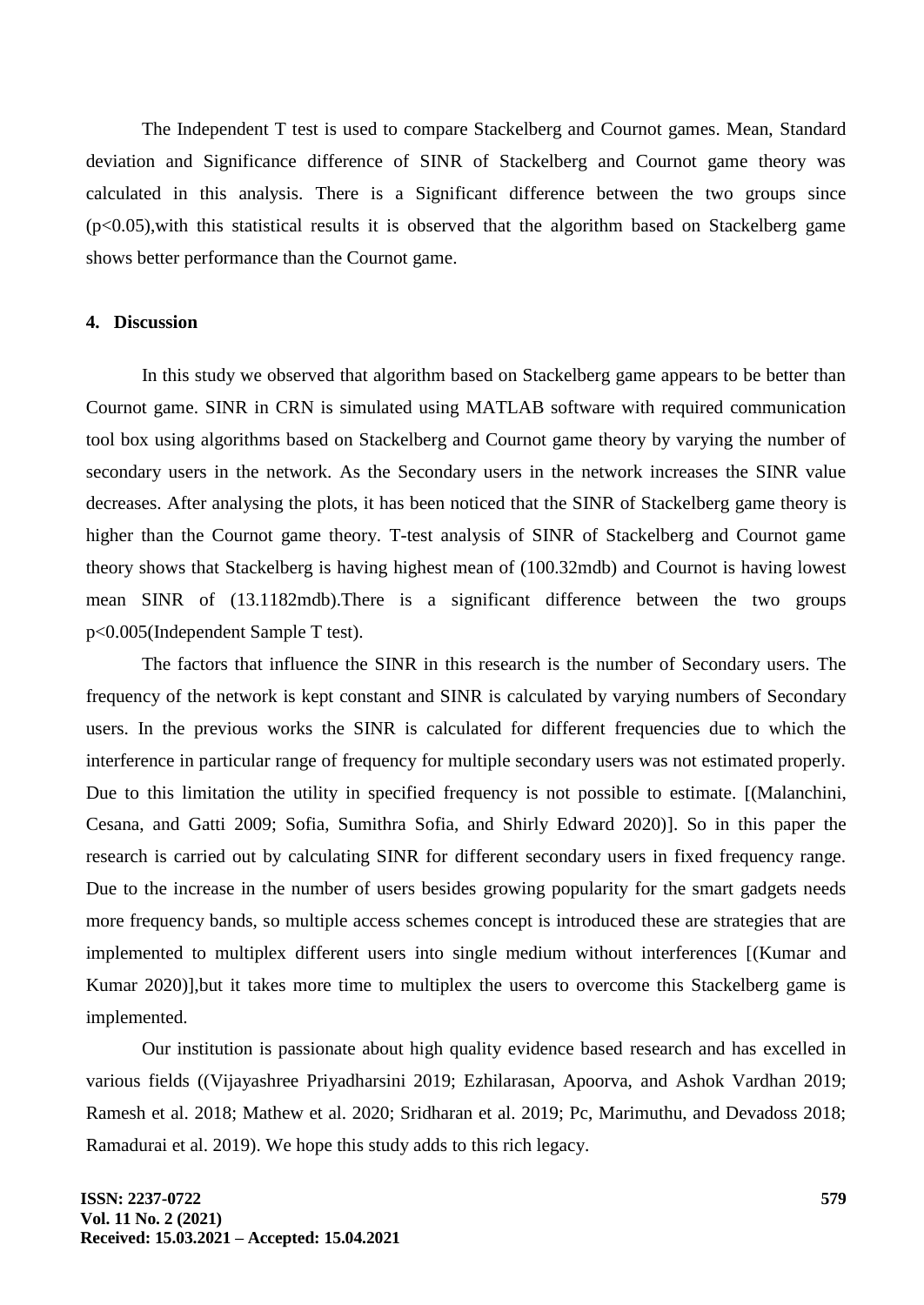The limitation of the research is that the proposed algorithm based on Stackelberg is implemented only on Secondary users but not on Primary users due to which the Interference among primary users is not possible to estimate. In future the proposed algorithm can be tested for different Applications such as the Internet of things, public Safety Networks etc.

#### **5. Conclusion**

In Cognitive Radio Networks Mutual interferences among Secondary users is found to be the main reason for reducing the channel utility due to which an efficient algorithm based on game theory is proposed to solve this problem. The simulation is done by using MATLAB and SINR of the Stackelberg game theory is compared with Cournot game theory. The Simulated results shows that the Stackelberg game theory increases the signal strength by reducing interference noises as a result of this SINR is increased. Due to the increased value of SINR the network performance along with QOS characteristics are improved. The Statistical analysis made through SPSS proved Stackelberg is having highest mean SINR of 100.90mdb and Cournot is having lowest mean SINR of 13.1182mdb.

#### **Declarations**

#### **Conflict of Interest**

No conflict of interest in this manuscript.

### **Authors Contributions**

Author BS was involved in data collection, data analysis, manuscript writing. Author PSB was involved in conceptualization, data validation, and critical review of manuscript.

#### **Acknowledgement**

We would like to take this opportunity to express our gratitude to Saveetha school of engineering management where the Simulations in this research are carried out.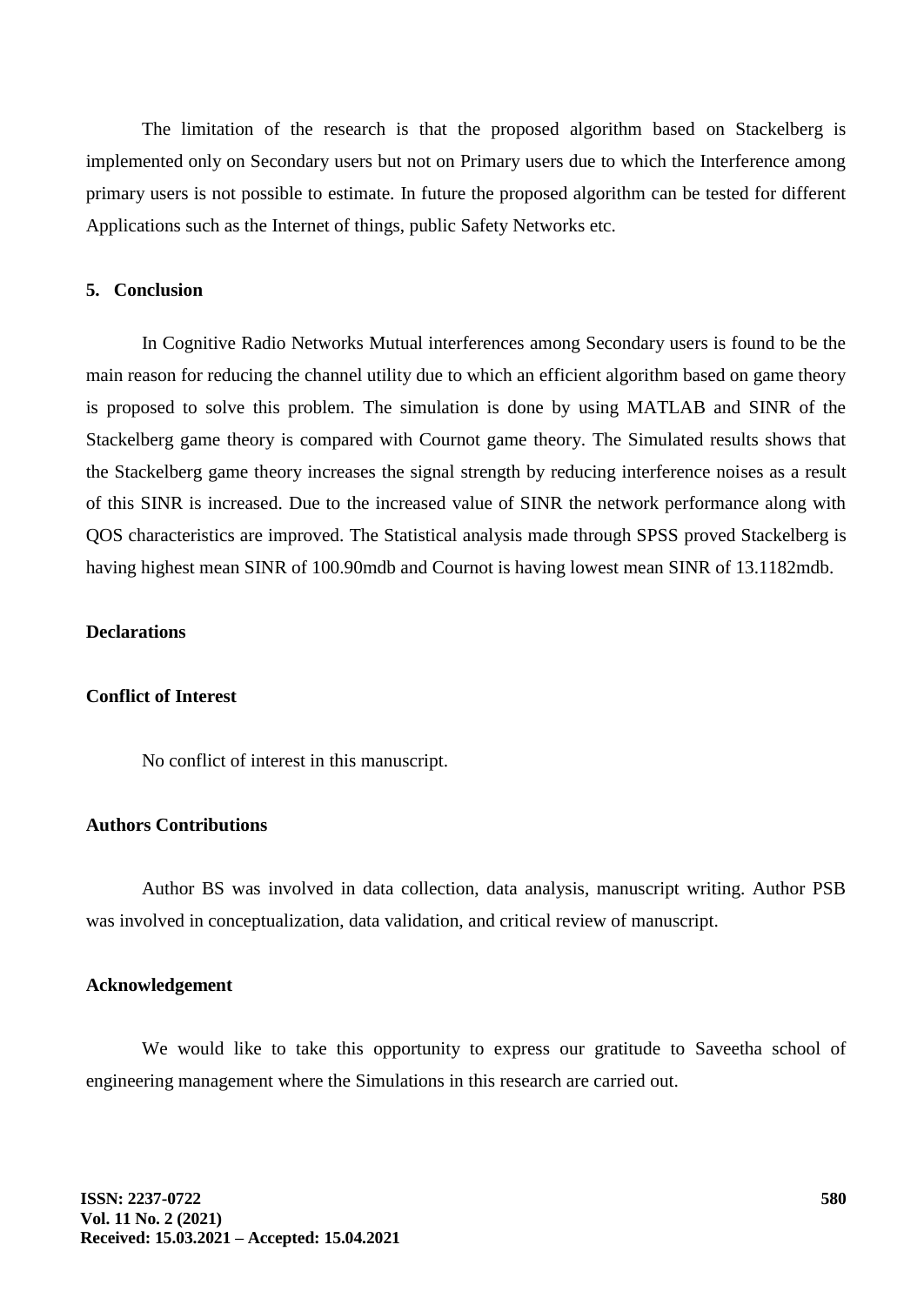# **Funding**

We would like to thank the organisation for providing financial support that enabled us to complete the study.

- 1. Lumisense, Chennai, India
- 2. Saveetha University
- 3. Saveetha Institute of Medical and Technical Sciences
- 4. Saveetha School of Engineering

# **References**

Bloem, M., Alpcan, T., & Başar, T. (2007). A stackelberg game for power control and channel allocation in cognitive radio networks. In *Proceedings of the 2nd international conference on Performance evaluation methodologies and tools*, 1-9. [https://doi.org/10.4108/gamecomm.2007.2040](http://paperpile.com/b/lXSrvj/wnhR)

Cheng, L., Zhong, L., & Yongli, S.U.N. (2016). Dynamic Spectrum Access Algorithm Based on Cournot Game Theory in Cognitive Radio Networks. *International Journal of Simulation--Systems, Science & Technology*, *17*(36). [https://doi.org/10.5013/ijssst.a.17.36.36](https://doi.org/)[.](http://paperpile.com/b/lXSrvj/J77C)

Ezhilarasan, D., Apoorva, V.S., & Ashok Vardhan, N. (2019). Syzygium cumini extract induced reactive oxygen species‐mediated apoptosis in human oral squamous carcinoma cells. *Journal of Oral Pathology & Medicine*, *48*(2), 115-121.

Fang, H., Xu, L., & Choo, K.K.R. (2017). Stackelberg game based relay selection for physical layer security and energy efficiency enhancement in cognitive radio networks. *Applied Mathematics and Computation*, *296*, 153-167. [https://doi.org/10.1016/j.amc.2016.10.022](https://doi.org/)[.](http://paperpile.com/b/lXSrvj/SOQn)

Gheena, S., & Ezhilarasan, D. (2019). Syringic acid triggers reactive oxygen species–mediated cytotoxicity in HepG2 cells. *Human & experimental toxicology*, *38*(6), 694-702.

Huang, X., Han, T., & Ansari, N. (2015). On green-energy-powered cognitive radio networks. *IEEE Communications Surveys & Tutorials*, *17*(2), 827-842. [https://doi.org/10.1109/comst.2014.2387697](https://doi.org/)[.](http://paperpile.com/b/lXSrvj/KkmH)

Jose, J., & Subbaiyan, H. (2020). Different treatment modalities followed by dental practitioners for ellis class 2 fracture–A questionnaire-based survey. *The Open Dentistry Journal*, *14*(1), [59–65.](http://paperpile.com/b/lXSrvj/WQHzB)

Ke, Y., Al Aboody, M. S., Alturaiki, W., Alsagaby, S.A., Alfaiz, F.A., Veeraraghavan, V.P., & Mickymaray, S. (2019). Photosynthesized gold nanoparticles from Catharanthus roseus induces caspase-mediated apoptosis in cervical cancer cells (HeLa). *Artificial cells, nanomedicine, and biotechnology*, *47*(1), 1938-1946.

Kotobi, K., & Bilén, S.G. (2017). Spectrum sharing via hybrid cognitive players evaluated by an M/D/1 queuing model. *EURASIP Journal on Wireless Communications and Networking*, *2017*(1), 1-1[1.](http://paperpile.com/b/lXSrvj/f0fo)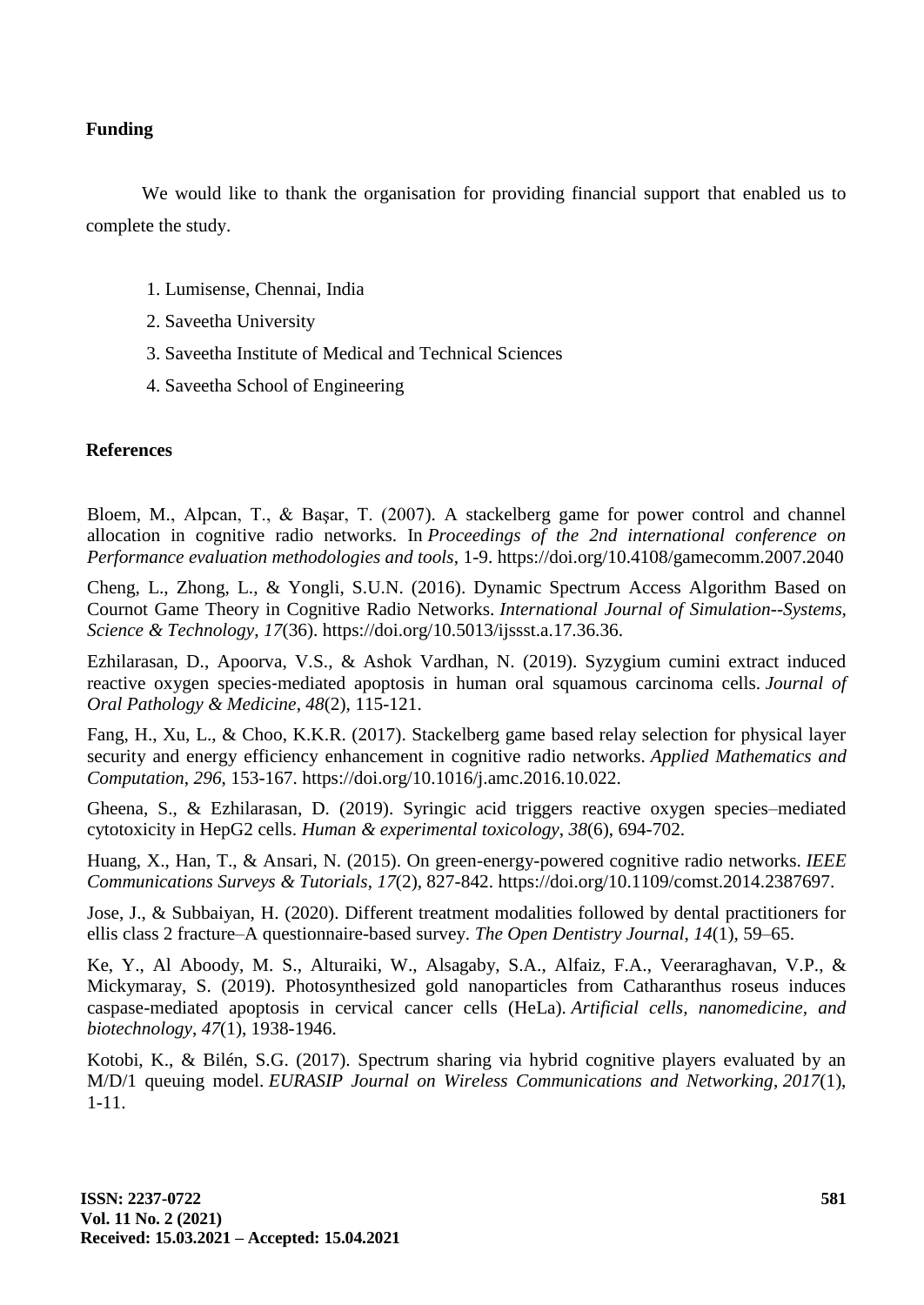Krishnaswamy, H., Muthukrishnan, S., Thanikodi, S., Antony, G. A., & Venkatraman, V. (2020). Investigation of air conditioning temperature variation by modifying the structure of passenger car using computational fluid dynamics. *T hermal Science*, *24*(1 Part B), 495-498.

Kumar, A., & Kumar, K. (2020). Multiple access schemes for Cognitive Radio networks: A survey. *Physical Communication*, *38*, 100953. [https://doi.org/10.1016/j.phycom.2019.100953](https://doi.org/)[.](http://paperpile.com/b/lXSrvj/ELBN)

Liu, X., Zhu, R., Jalaian, B., & Sun, Y. (2015). Dynamic spectrum access algorithm based on game theory in cognitive radio networks. *Mobile Networks and Applications*, *20*(6), 817-827.

Malanchini, I., Cesana, M., & Gatti, N. (2009). On spectrum selection games in cognitive radio networks. *In GLOBECOM 2009-2009 IEEE Global Telecommunications Conference*, 1-[7.](http://paperpile.com/b/lXSrvj/zfd7)  [https://doi.org/](http://paperpile.com/b/lXSrvj/zfd7)[10.1109/glocom.2009.5425335.](http://dx.doi.org/10.1109/glocom.2009.5425335)

Malli Sureshbabu, N., Selvarasu, K., Nandakumar, M., & Selvam, D. (2019). Concentrated growth factors as an ingenious biomaterial in regeneration of bony defects after periapical surgery: A report of two cases. *Case reports in dentistry*, *2019*.

Mathew, M.G., Samuel, S.R., Soni, A.J., & Roopa, K.B. (2020). Evaluation of adhesion of Streptococcus mutans, plaque accumulation on zirconia and stainless steel crowns, and surrounding gingival inflammation in primary molars: Randomized controlled trial. *Clinical oral investigations*, *24*(9), 3275-328[0.](http://paperpile.com/b/lXSrvj/pzx1h)

Mehta, M., Tewari, D., Gupta, G., Awasthi, R., Singh, H., Pandey, P., & Satija, S. (2019). Oligonucleotide therapy: an emerging focus area for drug delivery in chronic inflammatory respiratory diseases. *Chemico-biological interactions*, *308*, 206-215.

Muthukrishnan, S., Krishnaswamy, H., Thanikodi, S., Sundaresan, D., & Venkatraman, V. (2020). Support vector machine for modelling and simulation of Heat exchangers. *Thermal Science*, *24*  (1 Part B), 499-503.

PC, J., Marimuthu, T., Devadoss, P., & Kumar, S.M. (2018). Prevalence and measurement of anterior loop of the mandibular canal using CBCT: A cross sectional study. *Clinical implant dentistry and related research*, *20*(4), 531-534. [https://europepmc.org/article/med/29624863.](https://europepmc.org/article/med/29624863)

Rai, P., Ghose, M.K., & Sarma, H.K.D. (2020). A game theory-based framework for reliable and energy-efficient data delivery in cognitive radio wireless sensor network. *Trends in Communication, Cloud, and Big Data*, 31-3[9.](http://paperpile.com/b/lXSrvj/jmlV)

Ramadurai, N., Gurunathan, D., Samuel, A.V., Subramanian, E., & Rodrigues, S.J. (2019). Effectiveness of 2% Articaine as an anesthetic agent in children: randomized controlled trial. *Clinical oral investigations*, *23*(9), 3543-3550.

Ramesh, A., Varghese, S., Jayakumar, N.D., & Malaiappan, S. (2018). Comparative estimation of sulfiredoxin levels between chronic periodontitis and healthy patients–A case-control study. *Journal of periodontology*, *89*(10), 1241-1248.

Rathika, P.D., & Sophia, S. (2017). A distributed scheduling approach for QoS improvement in cognitive radio networks. *Computers & Electrical Engineering*, *57*, 186-19[8.](http://paperpile.com/b/lXSrvj/mjqM)  [https://doi.org/](http://paperpile.com/b/lXSrvj/mjqM)[10.1016/j.compeleceng.2016.08.013.](http://dx.doi.org/10.1016/j.compeleceng.2016.08.013)

Samuel, M.S., Bhattacharya, J., Raj, S., Santhanam, N., Singh, H., & Singh, N. P. (2019). Efficient removal of Chromium (VI) from aqueous solution using chitosan grafted graphene oxide (CS-GO) nanocomposite. *International journal of biological macromolecules*, *121*, 285-292.